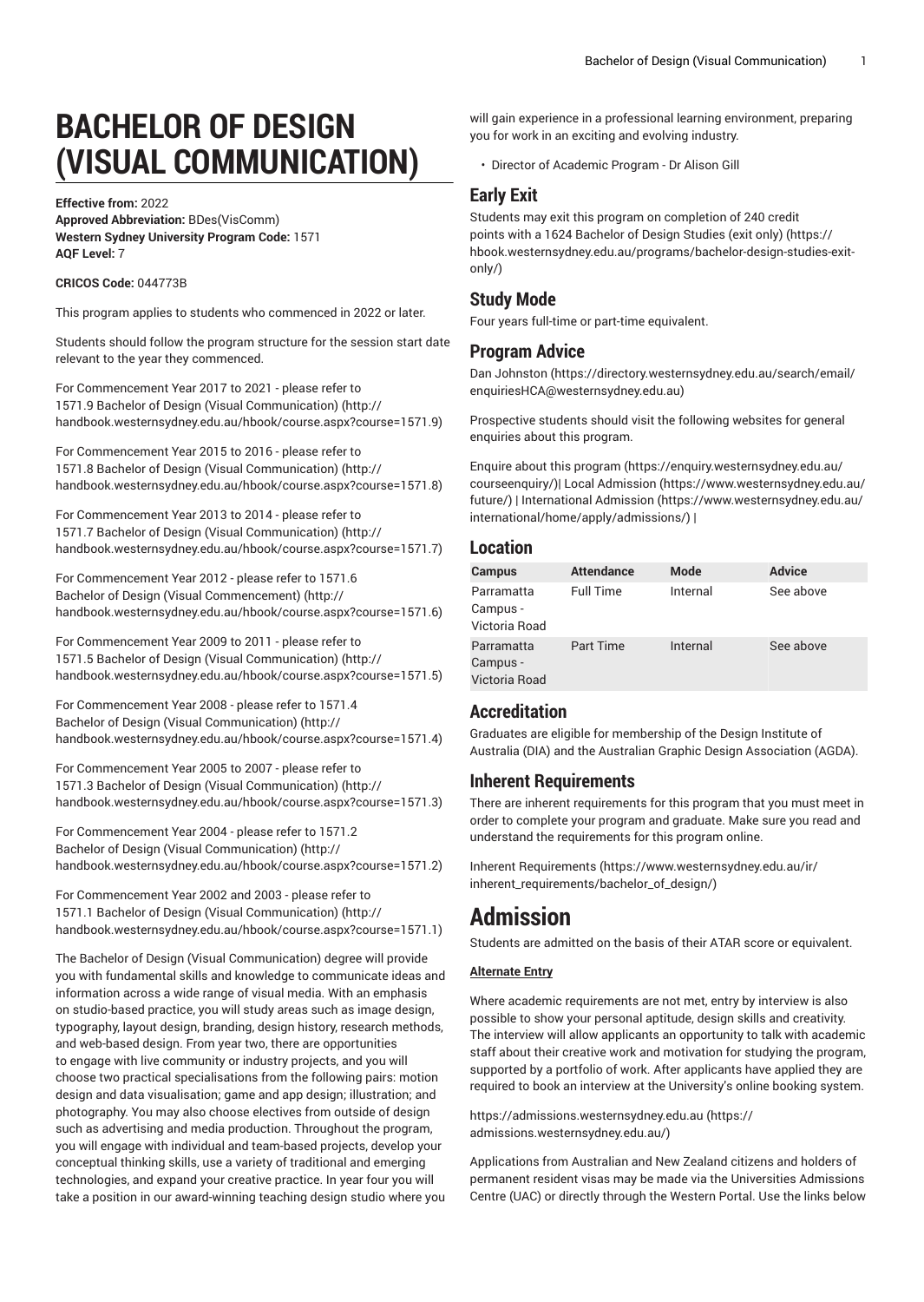to apply via UAC or Western Sydney University. Applications made directly to Western Sydney do not have an application fee.

#### <http://www.uac.edu.au/> <https://westernsydney.uac.edu.au/ws/>

Applicants who have undertaken studies overseas may have to provide proof of proficiency in English. Local applicants who are applying through the Universities Admissions Centre (UAC) will find details of minimum English proficiency requirements and acceptable proof on the UAC website. Local applicants applying directly to the University should also use the information provided on the UAC website.

International students currently completing an Australian Year 12 in or outside Australia, an International Baccalaureate in Australia or a New Zealand National Certificate of Educational Achievement (NCEA) level 3 must apply via UAC International.

#### <http://www.uac.edu.au/>

All other International applicants must apply directly to the University via the International Office.

International students applying to the University through the International Office can find details of minimum English proficiency requirements and acceptable proof on their website.

[International Office \(http://www.westernsydney.edu.au/international/\)](http://www.westernsydney.edu.au/international/)

Overseas qualifications must be deemed by the Australian Education International - National Office of Overseas Skills Recognition (AEI-NOOSR) to be equivalent to Australian qualifications in order to be considered by UAC and Western Sydney University.

# **Program Structure**

Qualification for this award requires the successful completion of 320 credit points including the subjects listed in the recommended sequence.

As part of the program requirements, students are required to complete two pairs of Design specialist subject pairings. If they choose to, they can complete further practice-based subjects as elective choices.

| <b>Subject</b>        | <b>Title</b>                      | <b>Credit</b><br><b>Points</b> |
|-----------------------|-----------------------------------|--------------------------------|
| <b>Illustration</b>   |                                   | 20                             |
| <b>DESN 2007</b>      | <b>Illustrating Narrative</b>     | 10                             |
| <b>DESN 3007</b>      | Illustrating Popular Culture      | 10                             |
| <b>Interactive</b>    |                                   | 20                             |
| COMM 2019             | Interactive Design: Games         | 10                             |
| <b>DESN 3008</b>      | Interactive Design: Apps          | 10                             |
| Photomedia            |                                   | 20                             |
| <b>VISU 3002</b>      | Photomedia: Fashion and Identity  | 10                             |
| <b>DESN 2013</b>      | Photomedia: Photographic Practice | 10                             |
| <b>Digital Design</b> |                                   | 20                             |
| <b>DESN 3002</b>      | Data Visualisation                | 10                             |
| <b>DESN 2011</b>      | <b>Motion Design</b>              | 10                             |

# **Recommended Sequence**

# **Full-time intake**

| Course                | Title                                                          | <b>Credit</b><br><b>Points</b> |
|-----------------------|----------------------------------------------------------------|--------------------------------|
| Year 1                |                                                                |                                |
| Autumn session        |                                                                |                                |
| <b>DESN 1009</b>      | Graphic Design: Understanding the<br>Principles                | 20                             |
| <b>DESN 1003</b>      | Design Histories and Futures                                   | 10                             |
| <b>DESN 1011</b>      | Image Design                                                   | 10                             |
|                       | <b>Credit Points</b>                                           | 40                             |
| <b>Spring session</b> |                                                                |                                |
| <b>DESN 1007</b>      | <b>Graphic Design: Process and Practice</b>                    | 20                             |
| <b>DESN 1018</b>      | <b>Visual Storytelling</b>                                     | 10                             |
| <b>DESN 1021</b>      | Web and Time-based Design                                      | 10                             |
|                       | <b>Credit Points</b>                                           | 40                             |
| Year <sub>2</sub>     |                                                                |                                |
| Autumn session        |                                                                |                                |
| <b>DESN 2005</b>      | Graphic Design: Interactive Digital Media                      | 20                             |
| <b>DESN 2014</b>      | <b>Researching the Visual</b>                                  | 10                             |
| pairing               | Select one Design specialist subject from the selected subject | 10                             |
| <b>DESN 2007</b>      | <b>Illustrating Narrative</b>                                  |                                |
| <b>COMM 2019</b>      | Interactive Design: Games                                      |                                |
| <b>DESN 2011</b>      | <b>Motion Design</b>                                           |                                |
| <b>DESN 2013</b>      | Photomedia: Photographic Practice                              |                                |
|                       | <b>Credit Points</b>                                           | 40                             |
| <b>Spring session</b> |                                                                |                                |
| <b>DESN 2006</b>      | <b>Graphic Design: The Professional Context</b>                | 20                             |
| <b>DESN 2001</b>      | <b>Australian Design</b>                                       | 10                             |
| pairing               | Select one Design specialist subject from the selected subject | 10                             |
| <b>DESN 3002</b>      | Data Visualisation                                             |                                |
| <b>DESN 3007</b>      | <b>Illustrating Popular Culture</b>                            |                                |
| <b>DESN 3008</b>      | Interactive Design: Apps                                       |                                |
| <b>VISU 3002</b>      | Photomedia: Fashion and Identity                               |                                |
|                       | <b>Credit Points</b>                                           | 40                             |
| Year 3                |                                                                |                                |
| Autumn session        |                                                                |                                |
| <b>DESN 3013</b>      | Social Design: Research and Practice                           | 10                             |
| <b>DESN 3001</b>      | <b>Contextual Design Studies</b>                               | 10 <sup>°</sup>                |
| pairing               | Select one Design specialist subject from the selected subject | 10                             |
| <b>DESN 2007</b>      | <b>Illustrating Narrative</b>                                  |                                |
| COMM 2019             | Interactive Design: Games                                      |                                |
| <b>DESN 2011</b>      | <b>Motion Design</b>                                           |                                |
| <b>DESN 2013</b>      | Photomedia: Photographic Practice                              |                                |
| Select one elective   |                                                                | 10                             |
|                       | <b>Credit Points</b>                                           | 40                             |
| <b>Spring session</b> |                                                                |                                |
| <b>DESN 3006</b>      | Graphic Design: Developing a Personal<br>Portfolio             | 10                             |
| <b>DESN 3003</b>      | Design Research Project                                        | 10                             |
| pairing               | Select one Design specialist subject from the selected subject | 10                             |
| <b>DESN 3002</b>      | Data Visualisation                                             |                                |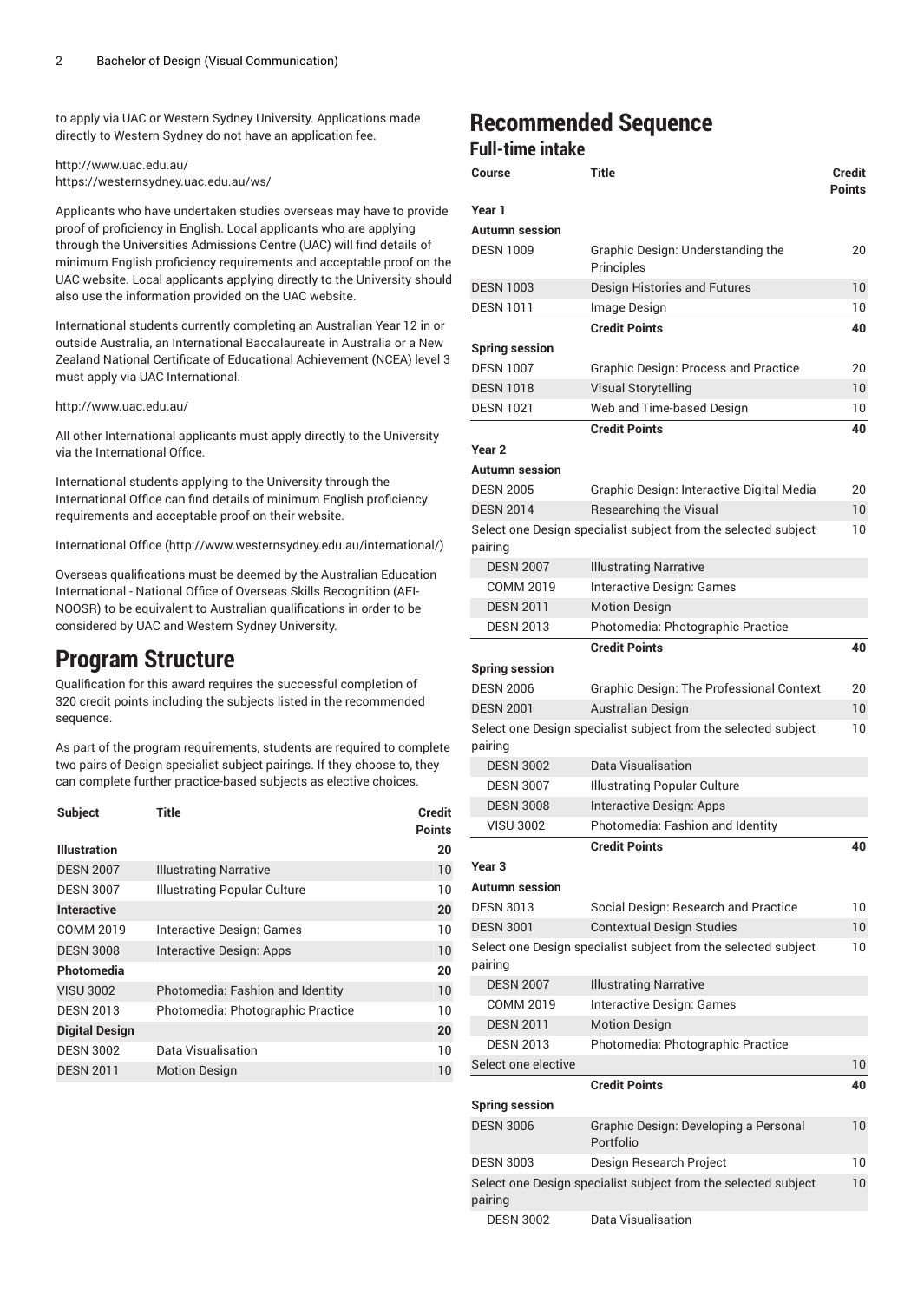|                                           | <b>Total Credit Points</b>                                                                                                    | 320 |
|-------------------------------------------|-------------------------------------------------------------------------------------------------------------------------------|-----|
|                                           | <b>Credit Points</b>                                                                                                          | 30  |
| Select one elective                       |                                                                                                                               | 10  |
| <b>DESN 4006</b>                          | Professional Design Experience: The<br><b>Individual Practitioner</b>                                                         | 20  |
| <b>Spring session</b>                     | <b>Credit Points</b>                                                                                                          | 10  |
| <b>DESN 4005</b>                          | <b>Major Design Project</b>                                                                                                   | 10  |
| 2H session                                |                                                                                                                               |     |
|                                           | <b>Credit Points</b>                                                                                                          | 30  |
| Select one elective                       |                                                                                                                               | 10  |
| <b>Autumn session</b><br><b>DESN 4007</b> | Professional Design Experience: The<br>Studio                                                                                 | 20  |
|                                           | <b>Credit Points</b>                                                                                                          | 10  |
| <b>DESN 4005</b>                          | Major Design Project                                                                                                          | 10  |
| 1H session                                |                                                                                                                               |     |
| Year 4                                    |                                                                                                                               |     |
|                                           | <b>Credit Points</b>                                                                                                          | 40  |
| years of the program sequence             | Students may exit with 1624 Bachelor of Design Studies after<br>successful completion of 240 credit points in the first three |     |
| <b>COMM 2048</b>                          | <b>Communicating for Sustainability</b>                                                                                       |     |
|                                           | Select one elective (may include the elective subject below)                                                                  | 10  |
| <b>VISU 3002</b>                          | Photomedia: Fashion and Identity                                                                                              |     |
| <b>DESN 3008</b>                          | Interactive Design: Apps                                                                                                      |     |
| <b>DESN 3007</b>                          | <b>Illustrating Popular Culture</b>                                                                                           |     |

# **Students Admitted Through WSU - The College Programs, start-year intake. Programs:**

# **- 7152 Diploma in Design Extended Visual Communication - 7044 Diploma in Design.**

As part of the program requirements, students are required to complete two pairs of Design specialist subject pairings. If they choose to, they can complete further practice-based subjects as elective choices.

| Course                | <b>Title</b>                                                   | <b>Credit</b><br><b>Points</b> |
|-----------------------|----------------------------------------------------------------|--------------------------------|
| Year <sub>2</sub>     |                                                                |                                |
| <b>Autumn session</b> |                                                                |                                |
| <b>DESN 2005</b>      | Graphic Design: Interactive Digital Media                      | 20                             |
| <b>DESN 2014</b>      | <b>Researching the Visual</b>                                  | 10                             |
| pairing               | Select one Design specialist subject from the selected subject | 10                             |
| <b>DESN 2007</b>      | <b>Illustrating Narrative</b>                                  |                                |
| COMM 2019             | Interactive Design: Games                                      |                                |
| <b>DESN 2011</b>      | <b>Motion Design</b>                                           |                                |
| <b>DESN 2013</b>      | Photomedia: Photographic Practice                              |                                |
|                       | <b>Credit Points</b>                                           | 40                             |
| <b>Spring session</b> |                                                                |                                |
| <b>DESN 2006</b>      | <b>Graphic Design: The Professional Context</b>                | 20                             |
| <b>DESN 2001</b>      | <b>Australian Design</b>                                       | 10                             |
| pairing               | Select one Design specialist subject from the selected subject | 10                             |
| <b>DESN 3002</b>      | Data Visualisation                                             |                                |
| <b>DESN 3007</b>      | Illustrating Popular Culture                                   |                                |

| <b>DESN 3008</b>               | Interactive Design: Apps                                              |    |
|--------------------------------|-----------------------------------------------------------------------|----|
| <b>VISU 3002</b>               | Photomedia: Fashion and Identity                                      |    |
|                                | <b>Credit Points</b>                                                  | 40 |
| Year <sub>3</sub>              |                                                                       |    |
| <b>Autumn</b> session          |                                                                       |    |
| <b>DESN 3013</b>               | Social Design: Research and Practice                                  | 10 |
| <b>DESN 3001</b>               | <b>Contextual Design Studies</b>                                      | 10 |
|                                | Select one Design specialist subject from the selected subject        | 10 |
| pairing                        |                                                                       |    |
| <b>DESN 2007</b>               | <b>Illustrating Narrative</b>                                         |    |
| <b>COMM 2019</b>               | Interactive Design: Games                                             |    |
| <b>DESN 2011</b>               | <b>Motion Design</b>                                                  |    |
| <b>DESN 2013</b>               | Photomedia: Photographic Practice                                     |    |
| Select one elective            |                                                                       | 10 |
|                                | <b>Credit Points</b>                                                  | 40 |
| <b>Spring session</b>          |                                                                       |    |
| <b>DESN 3006</b>               | Graphic Design: Developing a Personal<br>Portfolio                    | 10 |
| <b>DESN 3003</b>               | Design Research Project                                               | 10 |
|                                | Select one Design specialist subject from the selected subject        | 10 |
| pairing                        |                                                                       |    |
| <b>DESN 3002</b>               | Data Visualisation                                                    |    |
| <b>DESN 3007</b>               | <b>Illustrating Popular Culture</b>                                   |    |
| <b>DESN 3008</b>               | Interactive Design: Apps                                              |    |
| <b>VISU 3002</b>               | Photomedia: Fashion and Identity                                      |    |
|                                | Select one elective (may include the elective subject below)          | 10 |
| <b>COMM 2048</b>               | <b>Communicating for Sustainability</b>                               |    |
|                                | Students may exit with 1624 Bachelor of Design Studies after          |    |
|                                | successful completion of 240 credit points in the first three         |    |
| years of the program sequence. |                                                                       |    |
|                                | <b>Credit Points</b>                                                  | 40 |
| Year 4                         |                                                                       |    |
| <b>1H</b> session              |                                                                       |    |
| <b>DESN 4005</b>               | Major Design Project                                                  | 10 |
|                                | <b>Credit Points</b>                                                  | 10 |
| Autumn session                 |                                                                       |    |
| <b>DESN 4007</b>               | Professional Design Experience: The<br>Studio                         | 20 |
| Select one elective            |                                                                       | 10 |
|                                | <b>Credit Points</b>                                                  | 30 |
| <b>2H</b> session              |                                                                       |    |
| <b>DESN 4005</b>               | Major Design Project                                                  | 10 |
|                                | <b>Credit Points</b>                                                  | 10 |
| <b>Spring session</b>          |                                                                       |    |
| <b>DESN 4006</b>               | Professional Design Experience: The<br><b>Individual Practitioner</b> | 20 |
| Select one elective            |                                                                       | 10 |
|                                | <b>Credit Points</b>                                                  | 30 |

**Total Credit Points 240**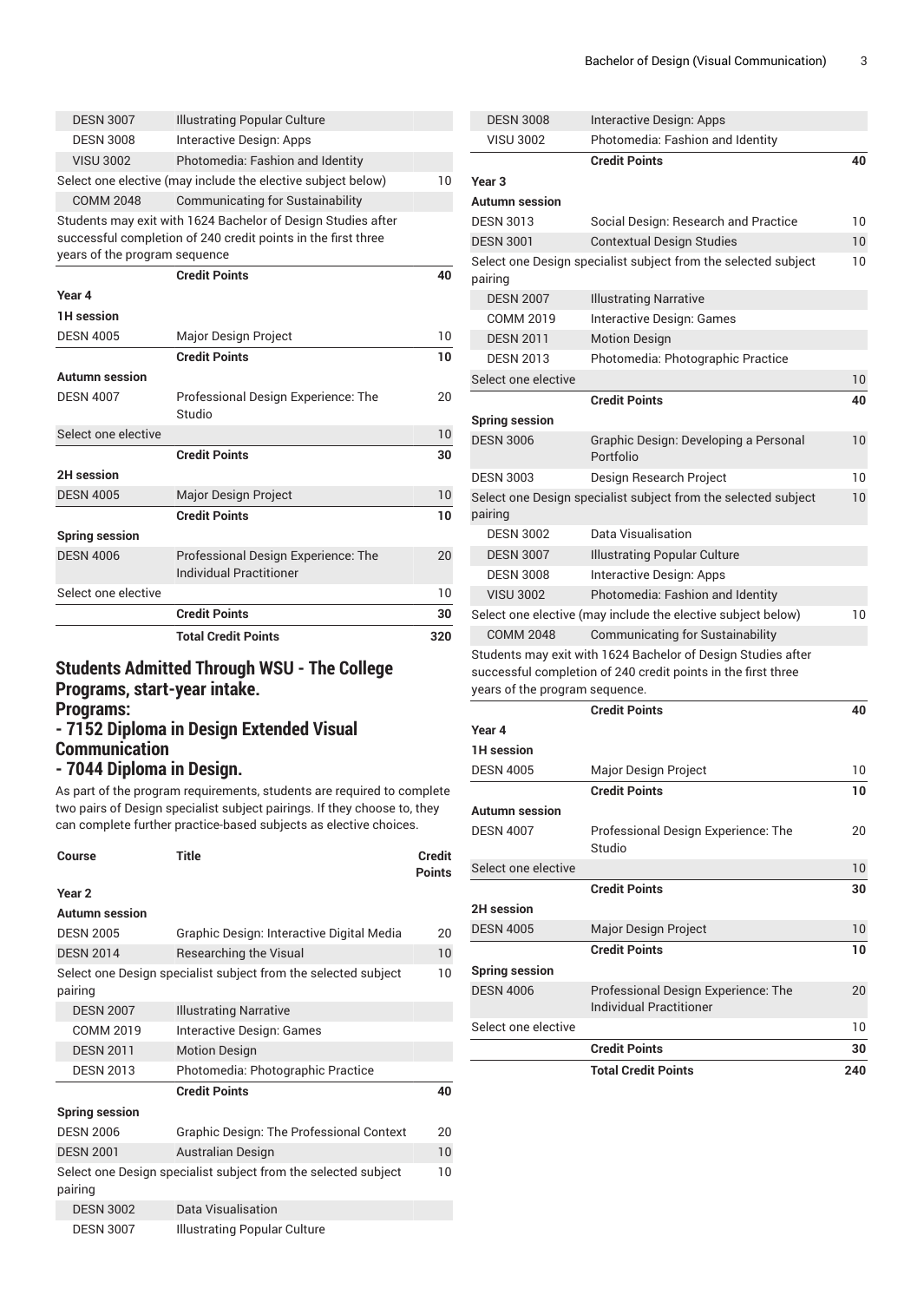# **Students Admitted Through WSU- The College Programs, mid-year intake. Programs: - 7152 Diploma in Design Extended Visual Communication - 7044 Diploma in Design.**

As part of the program requirements, students are required to complete two pairs of Design specialist subject pairings. If they choose to, they can complete further practice-based subjects as elective choices.

| Course                         | <b>Title</b>                                                                                                                                                                              | Credit<br><b>Points</b> |
|--------------------------------|-------------------------------------------------------------------------------------------------------------------------------------------------------------------------------------------|-------------------------|
| Year <sub>2</sub>              |                                                                                                                                                                                           |                         |
| <b>Autumn session</b>          |                                                                                                                                                                                           |                         |
| <b>DESN 2005</b>               | Graphic Design: Interactive Digital Media                                                                                                                                                 | 20                      |
| <b>DESN 2014</b>               | <b>Researching the Visual</b>                                                                                                                                                             | 10 <sup>°</sup>         |
| pairing                        | Select one Design specialist subject from the selected subject                                                                                                                            | 10                      |
| <b>DESN 2007</b>               | <b>Illustrating Narrative</b>                                                                                                                                                             |                         |
| <b>COMM 2019</b>               | <b>Interactive Design: Games</b>                                                                                                                                                          |                         |
| <b>DESN 2011</b>               | <b>Motion Design</b>                                                                                                                                                                      |                         |
| <b>DESN 2013</b>               | Photomedia: Photographic Practice                                                                                                                                                         |                         |
|                                | <b>Credit Points</b>                                                                                                                                                                      | 40                      |
| <b>Spring session</b>          |                                                                                                                                                                                           |                         |
| <b>DESN 2006</b>               | <b>Graphic Design: The Professional Context</b>                                                                                                                                           | 20                      |
| <b>DESN 2001</b>               | <b>Australian Design</b>                                                                                                                                                                  | 10                      |
|                                | Select one elective (may include the elective subject below)                                                                                                                              | 10                      |
| <b>COMM 2048</b>               | <b>Communicating for Sustainability</b>                                                                                                                                                   |                         |
|                                | <b>Credit Points</b>                                                                                                                                                                      | 40                      |
| Year <sub>3</sub>              |                                                                                                                                                                                           |                         |
| Autumn session                 |                                                                                                                                                                                           |                         |
| <b>DESN 3013</b>               | Social Design: Research and Practice                                                                                                                                                      | 10                      |
| <b>DESN 3001</b>               | <b>Contextual Design Studies</b>                                                                                                                                                          | 10                      |
| pairing                        | Select one Design specialist subject from the selected subject                                                                                                                            | 10                      |
| <b>DESN 2007</b>               | <b>Illustrating Narrative</b>                                                                                                                                                             |                         |
| <b>COMM 2019</b>               | Interactive Design: Games                                                                                                                                                                 |                         |
| <b>DESN 2011</b>               | <b>Motion Design</b>                                                                                                                                                                      |                         |
| <b>DESN 2013</b>               | Photomedia: Photographic Practice                                                                                                                                                         |                         |
| Select one elective            |                                                                                                                                                                                           | 10                      |
| years of the program sequence. | Students may exit with 1624 Bachelor of Design Studies after<br>successful completion of 240 credit points in the first three                                                             |                         |
|                                | Students continuing into the fourth year of study are advised<br>that the Spring session following Autumn Year 3 is a transition<br>session with Year 4 commencing in 1H/Autumn sessions. |                         |
|                                | <b>Credit Points</b>                                                                                                                                                                      | 40                      |
| <b>Spring session</b>          |                                                                                                                                                                                           |                         |
| <b>DESN 3006</b>               | Graphic Design: Developing a Personal<br>Portfolio                                                                                                                                        | 10                      |
| <b>DESN 3003</b>               | Design Research Project                                                                                                                                                                   | 10                      |
| pairing                        | Select one Design specialist subject from the selected subject                                                                                                                            | 20                      |
| <b>DESN 3002</b>               | Data Visualisation                                                                                                                                                                        |                         |
| <b>DESN 3007</b>               | <b>Illustrating Popular Culture</b>                                                                                                                                                       |                         |
| <b>DESN 3008</b>               | Interactive Design: Apps                                                                                                                                                                  |                         |
| <b>VISU 3002</b>               | Photomedia: Fashion and Identity                                                                                                                                                          |                         |

**Credit Points 40**

| Year 4                |                                                                       |     |
|-----------------------|-----------------------------------------------------------------------|-----|
| <b>1H</b> session     |                                                                       |     |
| <b>DESN 4005</b>      | Major Design Project                                                  | 10  |
|                       | <b>Credit Points</b>                                                  | 10  |
| <b>Autumn session</b> |                                                                       |     |
| <b>DESN 4007</b>      | Professional Design Experience: The<br>Studio                         | 20  |
| Select one elective   |                                                                       | 10  |
|                       | <b>Credit Points</b>                                                  | 30  |
| <b>2H</b> session     |                                                                       |     |
| <b>DESN 4005</b>      | <b>Major Design Project</b>                                           | 10  |
|                       | <b>Credit Points</b>                                                  | 10  |
| <b>Spring session</b> |                                                                       |     |
| <b>DESN 4006</b>      | Professional Design Experience: The<br><b>Individual Practitioner</b> | 20  |
| Select one elective   |                                                                       | 10  |
|                       | <b>Credit Points</b>                                                  | 30  |
|                       | <b>Total Credit Points</b>                                            | 240 |

# **Guangdong Baiyun University Articulation Pathway, start-year intake.**

Students admitted through the Guangdong Baiyun University Articulation Pathway will be admitted to program 1571 Bachelor of Design (Visual Communication) initially and, once they have their advanced standing applied and successfully complete the remaining 160 credit points as set out in the residual program (Recommended Sequence), they will exit with the program/award 1624 Bachelor of Design Studies, with two Design specialist subject pairings in Interactive and Digital Design.

Full-time intake **Course Title Credit Points Year 1 Autumn session** DESN 2014 Researching the Visual 10 DESN 2005 Graphic Design: Interactive Digital Media 20 DESN 1011 Image Design 10 **Credit Points 40 Spring session** DESN 2006 Graphic Design: The Professional Context 20 DESN 2001 Australian Design 10 DESN 1018 Visual Storytelling 10 **Credit Points 40 Year 2 Autumn session** DESN 3001 Contextual Design Studies 10 DESN 3013 Social Design: Research and Practice 10 DESN 2011 Motion Design 10 COMM 2019 Interactive Design: Games 10 **Credit Points 40 Spring session** DESN 3006 Graphic Design: Developing a Personal Portfolio 10 DESN 3003 Design Research Project 10 DESN 3002 Data Visualisation 10